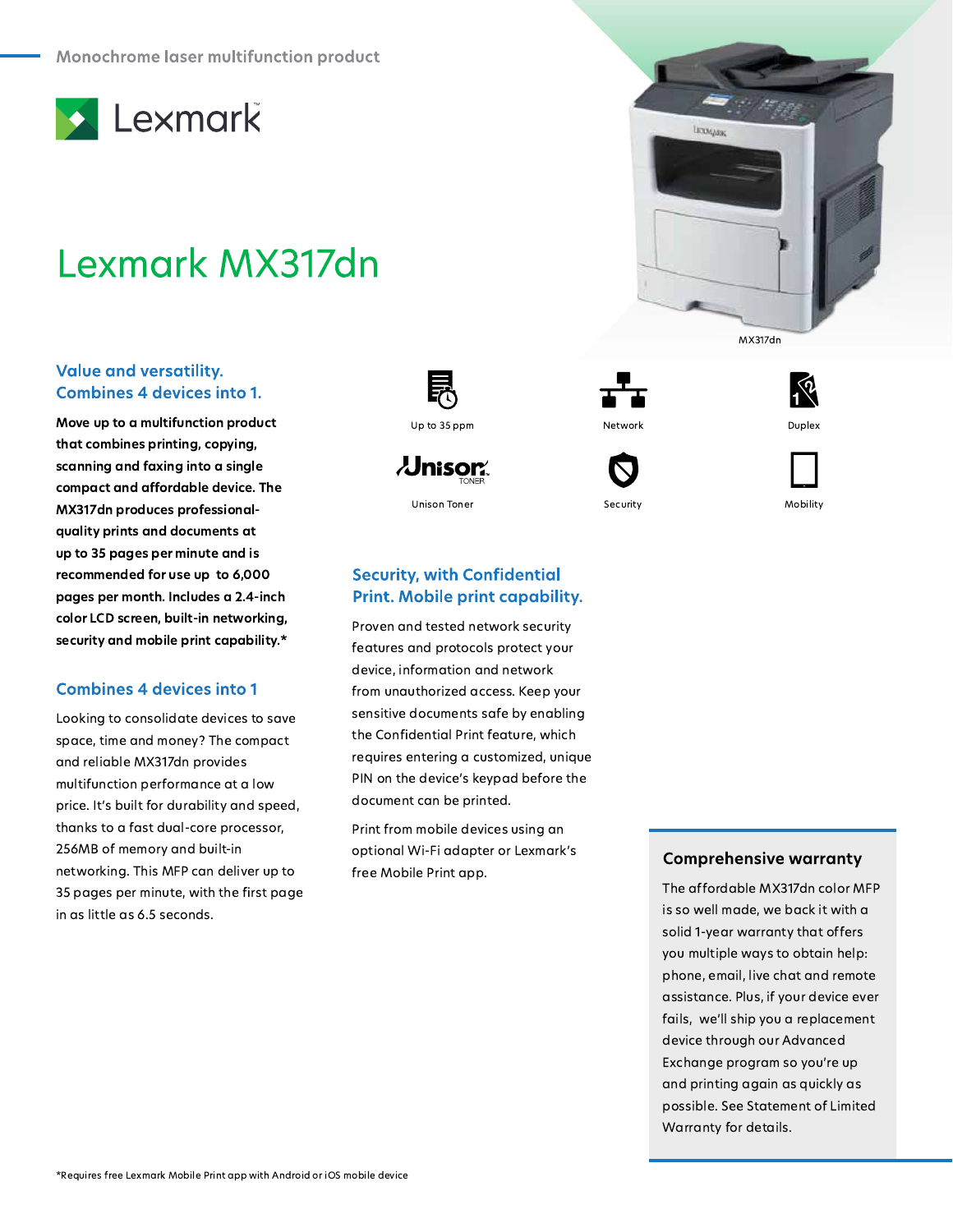## Print up to 2,500 pages without replacing toner

Lexmark's exclusive Unison™ Toner keeps your cost of printing low, with standard cartridges that produce up to 2,500 pages. Plus they never require shaking, which minimizes interruptions and keeps your work moving. The Lexmark print system and Unison Toner enable consistent print quality throughout the life of the cartridge to prevent wasted prints.



#### **User-friendly**

The MX317dn is simple to install, easy to use and offers built-in connectivity and full compatibility with nearly every operating system and network, so you'll be up and running in minutes. It's built to last, so you'll easily be able to print up to 6,000 pages per month, thanks to our state-of-the-art paper handling technology.

Monitor operating status and supply levels on the MFP's easy-to-use, 2.4-inch color LCD or from a remote location via its web interface. Add an extra paper tray to boost capacity to 850 sheets for fewer interruptions.

An automatic document feeder simplifies printing, copying, scanning and faxing multipage documents.

### **Eco-friendly**

Built-in two-sided printing reduces paper use. The instant warm-up fuser saves energy and delivers the first page as fast as 6.5 seconds. Select an energy-saving mode (Quiet, Hibernate or Eco) to automatically minimize noise and energy consumption.

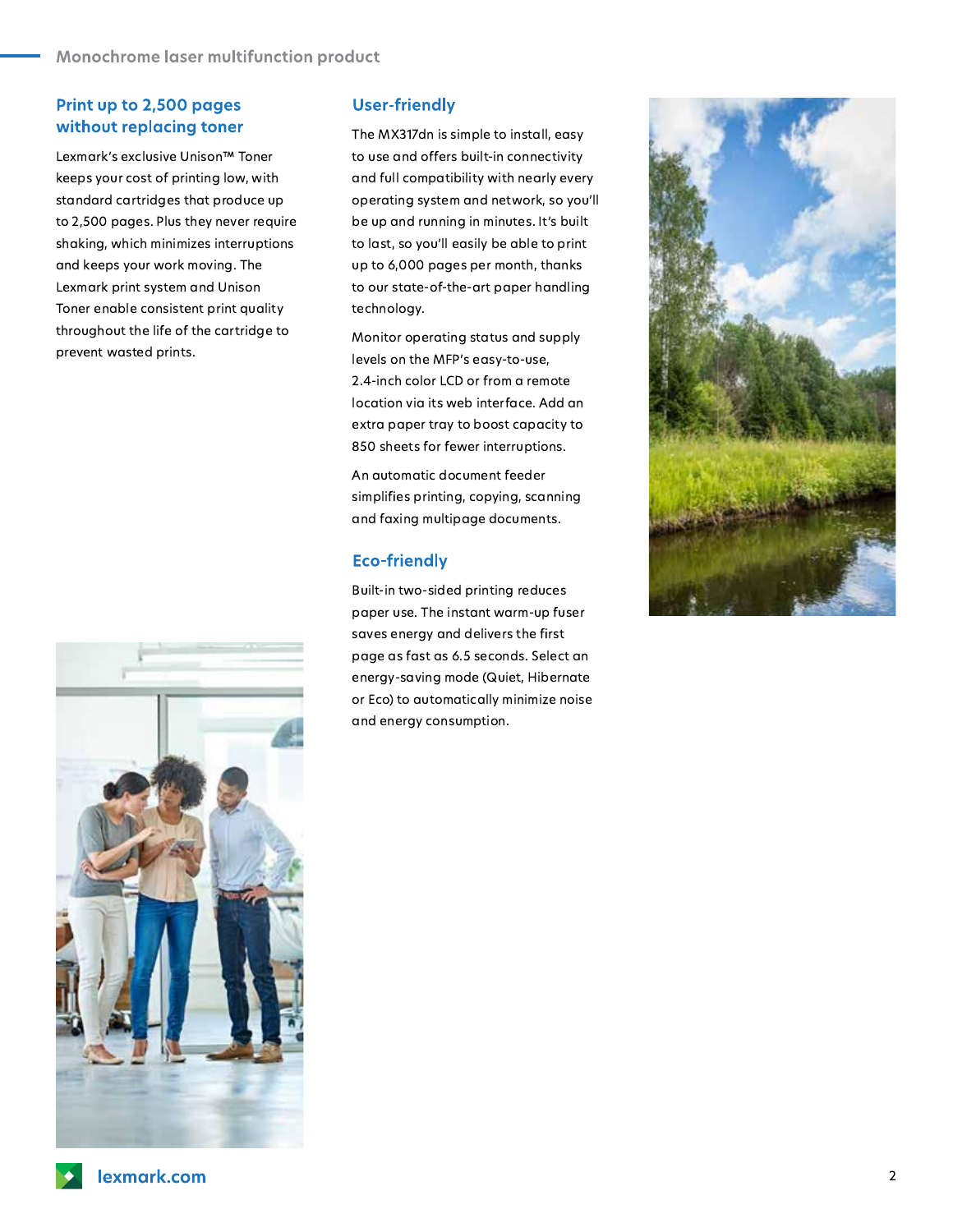| <b>Product specifications</b>                        | Lexmark MX317dn                                                                                                                            |
|------------------------------------------------------|--------------------------------------------------------------------------------------------------------------------------------------------|
| Printing                                             |                                                                                                                                            |
| Display                                              | 2.4-inch (60 mm) Color LCD display                                                                                                         |
| Print Speed: Up to <sup>6</sup>                      | Black: 35 ppm                                                                                                                              |
| Time to First Page: As fast as                       | Black: 6.5 seconds                                                                                                                         |
| Print Resolution                                     | Black: 1200 Image Quality, 1200 x 1200 dpi, 2400 Image Quality, 600 x 600 dpi                                                              |
| Memory / Processor                                   | Standard: 256 MB / Maximum: 256 MB / Dual Core, 800 MHz                                                                                    |
| <b>Hard Disk</b>                                     | Not Available                                                                                                                              |
| Recommended Monthly Page Volume <sup>2</sup>         | 250 - 6000 pages                                                                                                                           |
| Maximum Monthly Duty Cycle: Up to3                   | 50000 pages per month                                                                                                                      |
| Copying                                              |                                                                                                                                            |
| Copy Speed: Up to <sup>6</sup>                       | Black: 35 cpm                                                                                                                              |
| Time to First Copy: As fast as                       | Black: 6.5 seconds                                                                                                                         |
| Scanning                                             |                                                                                                                                            |
| Scanner Type / ADF Scan                              | Flatbed scanner with ADF / Simplex                                                                                                         |
| A4/Ltr Simplex Scan Speed: Up to                     | Black: 42 / 43 sides per minute / Color: 19 / 20 sides per minute                                                                          |
| ADF Paper Input Capacity: Up to                      | 50 pages 20 lb or 75 gsm bond                                                                                                              |
| Faxing                                               |                                                                                                                                            |
| Modem Speed                                          | ITU T.30, V.34 Half-Duplex, 33.6 Kbps                                                                                                      |
| Supplies <sup>7</sup>                                |                                                                                                                                            |
| Laser Cartridge Yields (up to) <sup>1</sup>          | 2,500-page Cartridge                                                                                                                       |
| Imaging Unit Estimated Yield: Up to                  | 60000 pages, based on 3 average letter/A4-size pages per print job and $\sim$ 5% coverage                                                  |
| Cartridge(s) Shipping with Product <sup>1</sup>      | 2,500-page Starter Return Program Toner Cartridge                                                                                          |
| <b>Paper Handling</b>                                |                                                                                                                                            |
| <b>Included Paper Handling</b>                       | 250-Sheet Input, 50-Sheet Multipurpose Feeder, 150-Sheet Output Bin, Integrated Duplex                                                     |
| <b>Optional Paper Handling</b>                       | 250-Sheet Tray, 550-Sheet Tray, 550-Sheet Lockable Tray                                                                                    |
| Paper Input Capacity: Up to                          | Standard: 300 pages 20 lb or 75 gsm bond / Maximum: 850 pages 20 lb or 75 gsm bond                                                         |
| Paper Output Capacity: Up to                         | Standard: 150 pages 20 lb or 75 gsm bond / Maximum: 150 pages 20 lb or 75 gsm bond                                                         |
| Media Types Supported                                | Card Stock, Envelopes, Paper Labels, Plain Paper, Transparencies, Refer to the Card Stock & Label Guide.                                   |
| Media Sizes Supported                                | 10 Envelope, 7 3/4 Envelope, 9 Envelope, A4, A5, DL Envelope, Executive, Folio, JIS-B5, Legal, Letter, Statement, Universal,<br>Oficio. A6 |
| <b>General Information</b> <sup>4</sup>              |                                                                                                                                            |
| <b>Standard Ports</b>                                | USB 2.0 Specification Hi-Speed Certified (Type B), Ethernet 10/100BaseTX (RJ-45), also works with 1000Base-T                               |
| <b>Optional Network Ports</b>                        | External MarkNet N7020e Gigabit Ethernet, MarkNet N8352 802.11b/g/n Wireless                                                               |
| Noise Level: Operating                               | Print: 53 dBA / Copy: 54 dBA / Scan: 55 dBA                                                                                                |
| <b>Specified Operating Environment</b>               | Temperature: 16 to 32°C (60 to 90°F), Humidity: 8 to 80% Relative Humidity, Altitude: 0 - 2896 Meters (9,500 Feet)                         |
| Limited Warranty - See Statement of Limited Warranty | 1-Year Exchange Service, Next Business Day                                                                                                 |
| Size (in. - H x W x D) / Weight (lb.)                | 18.4 x 15.7 x 18.6 in. / 44.0 lb.                                                                                                          |

"Average standard page yield value declared in accordance with ISO/IEC 19752. ""Recommended Monthly Page Volume" is a range of pages that helps customers evaluate<br>Lexmark's product offerings based on the average number of